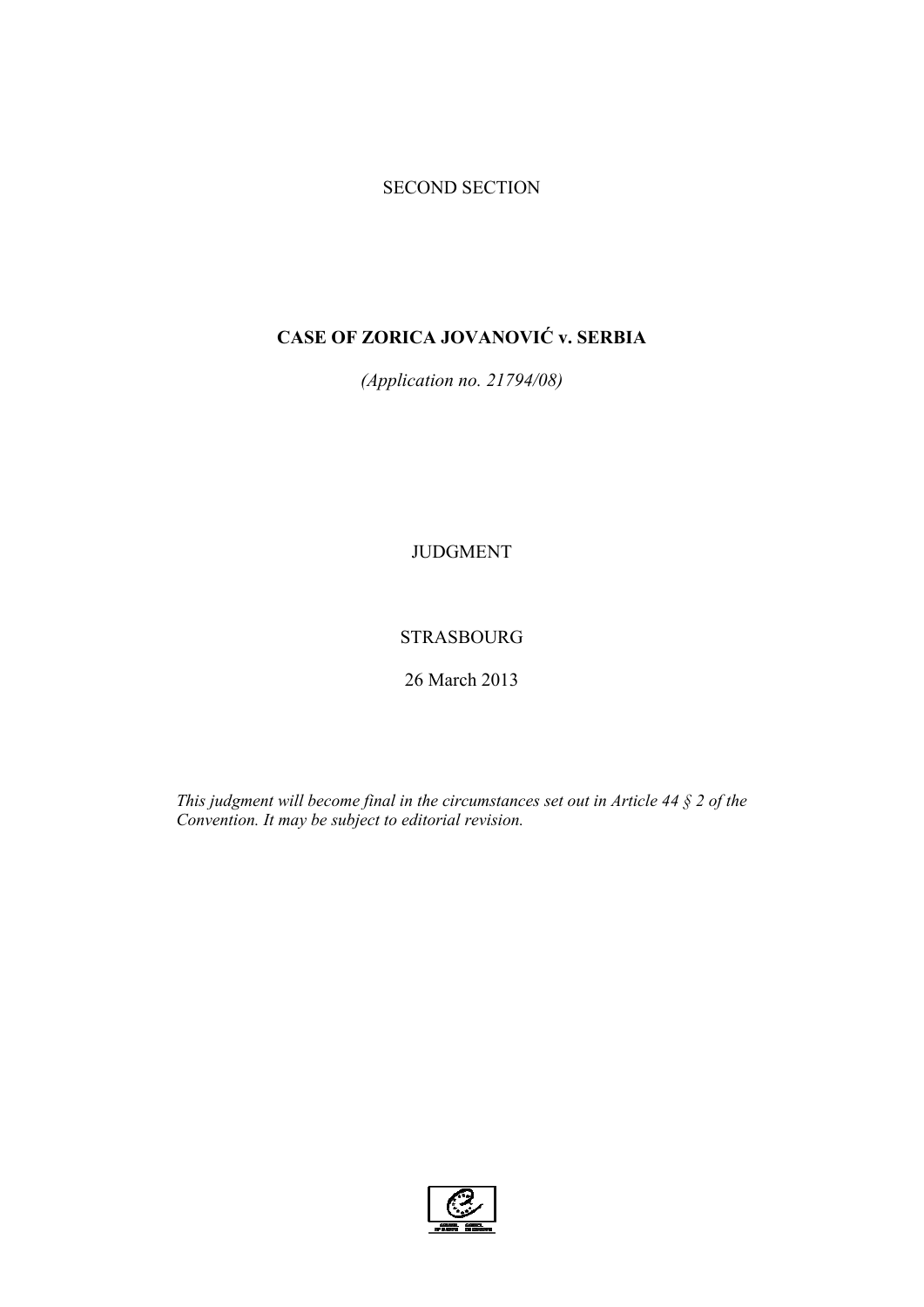#### **In the case of Zorica Jovanović v. Serbia,**

The European Court of Human Rights (Second Section), sitting as a Chamber composed of: Guido Raimondi, *President,*  Danutė Jočienė, Peer Lorenzen, Dragoljub Popović, Işıl Karakaş, Nebojša Vučinić, Paulo Pinto de Albuquerque, *judges,*  and Françoise Elens-Passos, *Deputy Section Registrar*, Having deliberated in private on 5 March 2013, Delivers the following judgment, which was adopted on that date:

### PROCEDURE

1. The case originated in an application (no. 21794/08) against Serbia lodged with the Court under Article 34 of the Convention for the Protection of Human Rights and Fundamental Freedoms ("the Convention") by a Serbian national, Ms Zorica Jovanović ("the applicant"), on 22 April 2008.

2. The applicant, who had been granted legal aid, was represented by Ms D. Govedarica, a lawyer practising in Batočina. The Serbian Government ("the Government") were represented by their Agent, Mr S. Carić.

3. The applicant complained about the Serbian authorities' continuing failure to provide her with any information as to the real fate of her son, who had allegedly died whilst still in a State-run hospital, or indeed with any other redress in this respect.

4. On 12 April 2011 the application was communicated to the Government. It was also decided to rule on its admissibility and merits at the same time (Article 29 § 1).

### THE FACTS

### I. THE CIRCUMSTANCES OF THE CASE

5. The applicant was born in 1953 and lives in Batočina.

6. The facts of the case, as submitted by the parties, may be summarised as follows.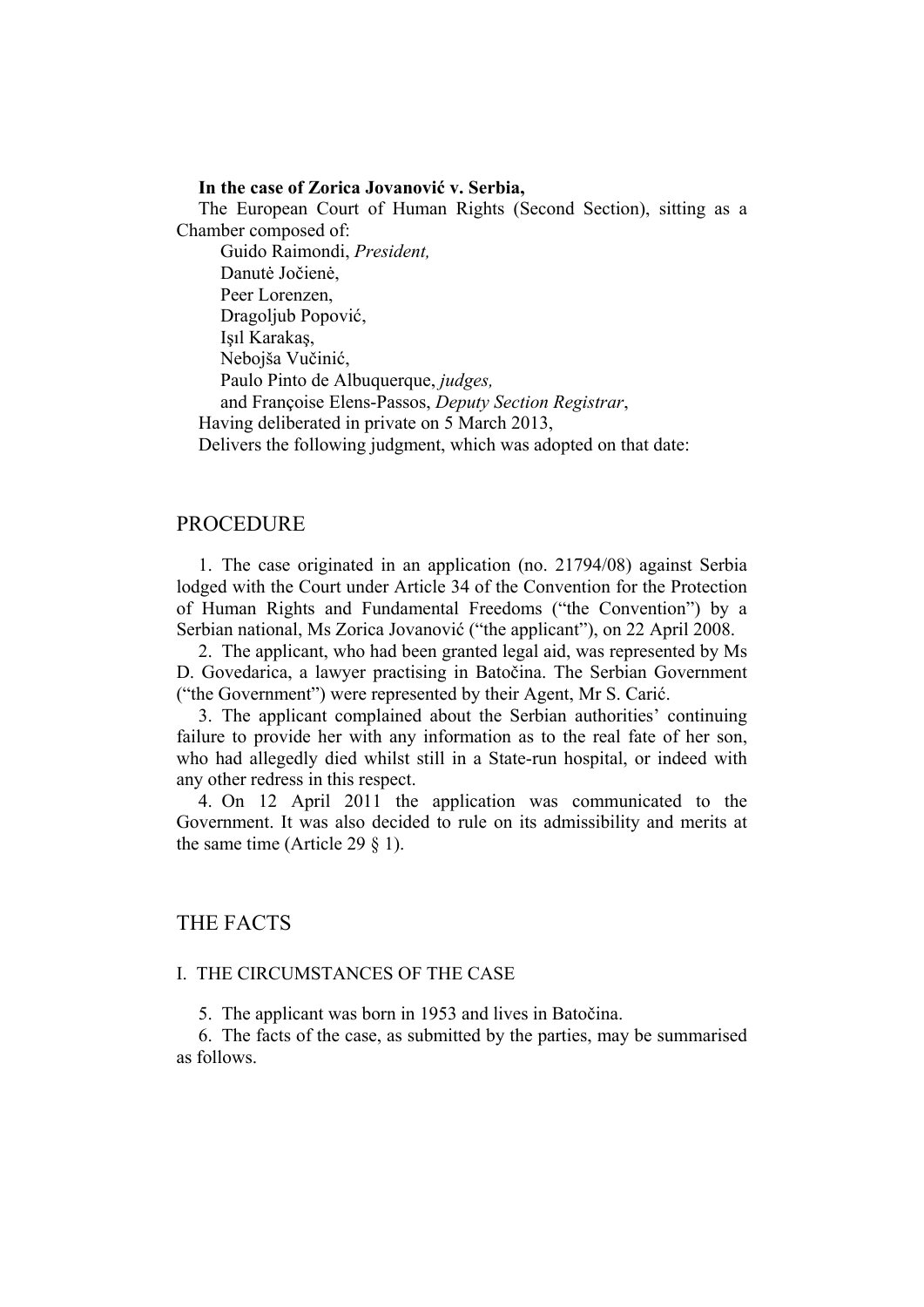#### **A. The specific facts of the applicant's case**

7. On 28 October 1983, in the Ćuprija Medical Centre ("the ĆMC"), a State-run institution, the applicant gave birth to a healthy boy.

8. Between 28 and 30 October 1983, while still in the ĆMC, the applicant had regular contact with her son.

9. On 30 October 1983 the applicant was informed by the doctors that both she and her son would be released the next day.

10. On the evening of 30 October 1983 the applicant was with her son until approximately 11 p.m., when he was taken to a separate room for newborn babies. This was standard procedure and the applicant's son experienced no medical problems up to this point.

11. On 31 October 1983, at around 6.30 a.m., the on-duty doctor informed the applicant that "her baby had died". Upon hearing this information, the applicant immediately ran down the corridor, towards the room where her son had spent the night. She was, however, physically restrained by two orderlies. A nurse even tried to inject the applicant with a sedative, but the applicant successfully resisted this attempt. Ultimately, having no other option and in a state of haze, the applicant checked out of the ĆMC. Her family members were subsequently told that the autopsy of the infant would be performed in Belgrade, which is why his body could not yet be transferred to the parents. The applicant and her family remained confused as to why the autopsy would have to be carried out in Belgrade, as this was clearly a departure from the ĆMC's normal practice.

12. As of 2001, and particularly as of 2002, the Serbian media started extensively reporting on numerous cases such as the applicant's (see, for example, at http://www.kradjabeba.org, accessed on 29 January 2013).

13. On 24 October 2002 the applicant sent a request to the ĆMC, seeking all relevant documentation relating to her son's death.

14. On 12 November 2002 the applicant was informed by the ĆMC that her son had died on 31 October 1983, at 7.15 a.m., and that his death was classified as "*exitus non sigmata*", i.e. a death without indication as to the cause. The ĆMC maintained that no other information was available since its archives had in the meantime been flooded and many documents had been destroyed.

15. On 22 November 2002 and in response to the applicant's request, the Municipality of Ćupruja informed the applicant that her son's birth had been registered in the municipal records but that his death had not.

16. On 10 January 2003 the applicant's husband, and the child's father, filed a criminal complaint with the Municipal Public Prosecutor's Office in Ćuprija. The complaint was filed against the medical staff of the ĆMC whom the applicant deemed responsible for "her son's abduction".

17. On 15 October 2003 the said office rejected the applicant's complaint as unsubstantiated, since "there was evidence that her son had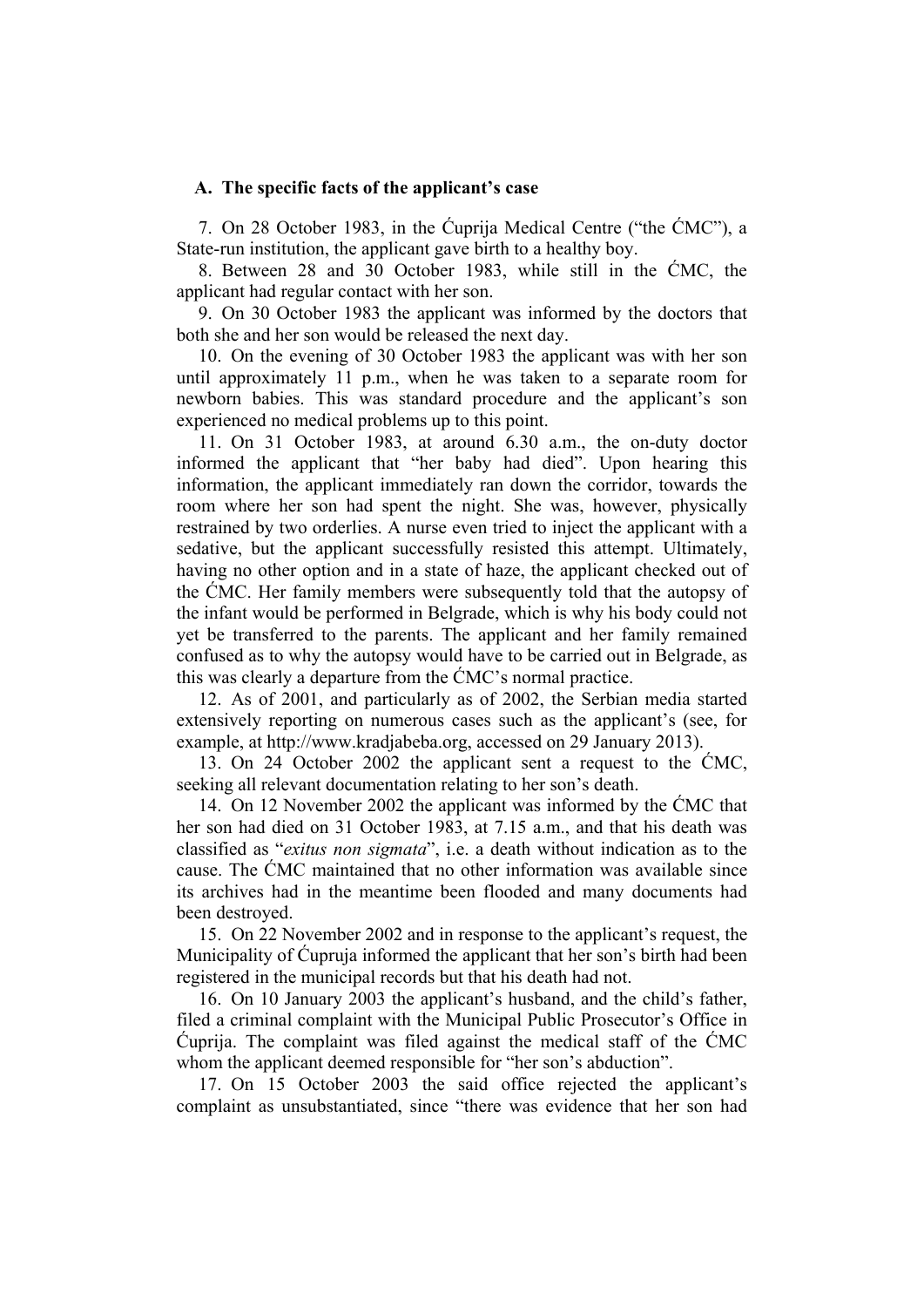died on 31 October 1983". No further reasoning was offered and there was no indication as to whether any preliminary investigation had been carried out.

18. In March 2004 the Municipality of Ćuprija reaffirmed the content of its letter of 22 November 2002.

19. On 29 April 2004 the ĆMC provided the applicant with its internal records in support of its letter dated 12 November 2002.

20. On 19 September 2007 the Municipality of Ćuprija confirmed that the death of the applicant's son had never been formally registered.

21. On 28 December 2007, in response to her prior demand, the Municipality of Ćuprija provided the applicant with copies of her son's birth certificate, as well as the ĆMC's request for the registration thereof.

22. The body of the applicant's son was never transferred to the applicant or her family. They were also never provided with an autopsy report or informed as to when and where he was allegedly buried.

23. Between 12 June 2009 and 20 July 2011 the Kragujevac Clinical Centre repeatedly treated the applicant for, *inter alia*, various depressionrelated symptoms dating back to 1999 and especially 2001.

#### **B. Other relevant facts**

#### *1. The adoption of new procedures*

24. At a meeting organised by the Ministry of Health on 17 June 2003, concerning the burial of newborn babies who had died in hospital, it was decided, *inter alia*, that the bodies could only be handed over to the parents if the latter signed a special form designed for this purpose.

25. In response to a specific request addressed to them by the Public Funeral Company (*JKP Pogrebne usluge*), on 17 October 2003, all Belgrade-based public health care institutions additionally accepted, *inter alia*, to implement a procedure whereby a special declaration would have to be signed: (a) by the parents, or other family members, stating that they had been informed of the death by the hospital and that they would personally be making arrangements for the funeral; or (b) by a legal entity, or its representative, to the effect that it would be making these arrangements since others had refused or were unable to do so. In the absence of such declarations, the Public Funeral Company would refuse to take the bodies from the hospitals.

*2. The Parliamentary Report of 14 July 2006 (Izveštaj o radu anketnog odbora obrazovanog radi utvrđivanja istine o novorođenoj deci nestaloj iz porodilišta u više gradova Srbije)* 

26. In 2005 hundreds of parents in a situation such as the applicant's, i.e. whose newborn babies had "gone missing" following their alleged deaths in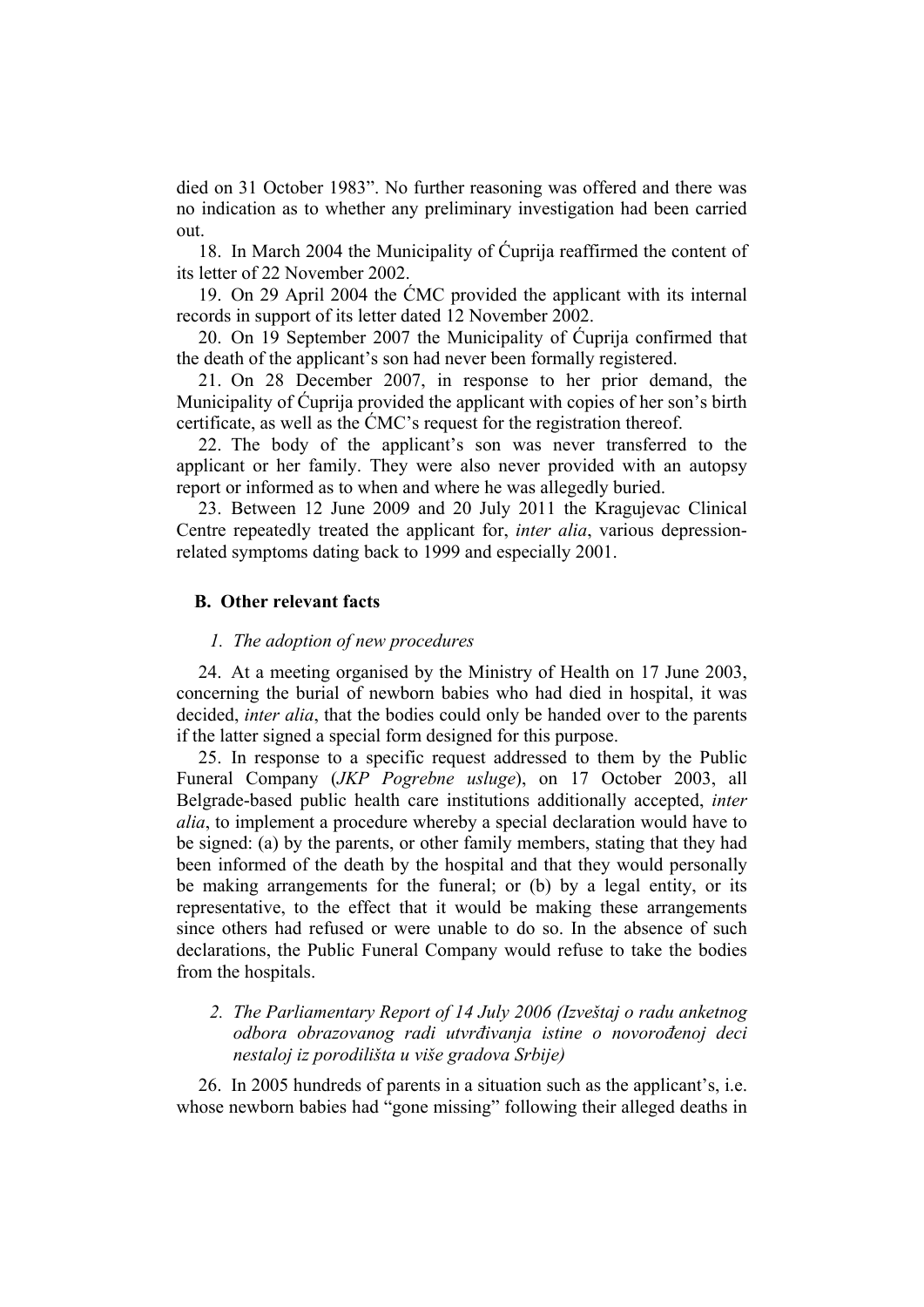hospital wards, mostly in the 1970s, 1980s and 1990s, applied to the Serbian Parliament seeking redress.

27. On 14 July 2006 the Parliament formally adopted a report prepared by its Investigating Committee. The findings of this report included, *inter alia*, that: (a) there were serious shortcomings in the applicable legislation at the relevant time, as well as in the procedures before various State bodies and health authorities; (b) this situation justified the parents' doubts/concerns as to what had really happened with their children; (c) no criminal redress could now be effective in view of the applicable prescription periods (see paragraph 34 below); and (d) a concerted effort on the part of all Government bodies, as well as changes to the relevant legislation, were thus necessary in order to provide the parents with adequate redress.

### *3. Statements made by the President of the Parliament*

28. On 16 April 2010 local media reported that the President of the Serbian Parliament had stated that a parliamentary working group was about to be formed in order to prepare new legislation aimed at providing redress to the parents of the "missing babies".

### *4. The Ombudsman's Report of 29 July 2010 (Izveštaj zaštitnika građana o slučajevima tzv. "nestalih beba" sa preporukama)*

29. Following an extensive investigation into the issue, the Ombudsman found, *inter alia*, that: (a) at the relevant time, there were no coherent procedures and/or statutory regulations as to what should happen in situations when a newborn child died in hospital; (b) the prevailing medical opinion was that parents should be spared the mental pain of having to bury their newborn babies, which is why it was quite possible that certain couples were deliberately deprived of the opportunity to do so; (c) any autopsy reports were usually incomplete, inconclusive, and of highly dubious veracity; (d) it could not therefore be ruled out that the babies in question were indeed removed from their families unlawfully; (e) turning to more recent times, the Government response between 2006 and 2010 had itself been inadequate; and (f) the parents therefore remain entitled to know the truth as to what was the real fate of their children, which could only be arrived at through the adoption of a *lex specialis*.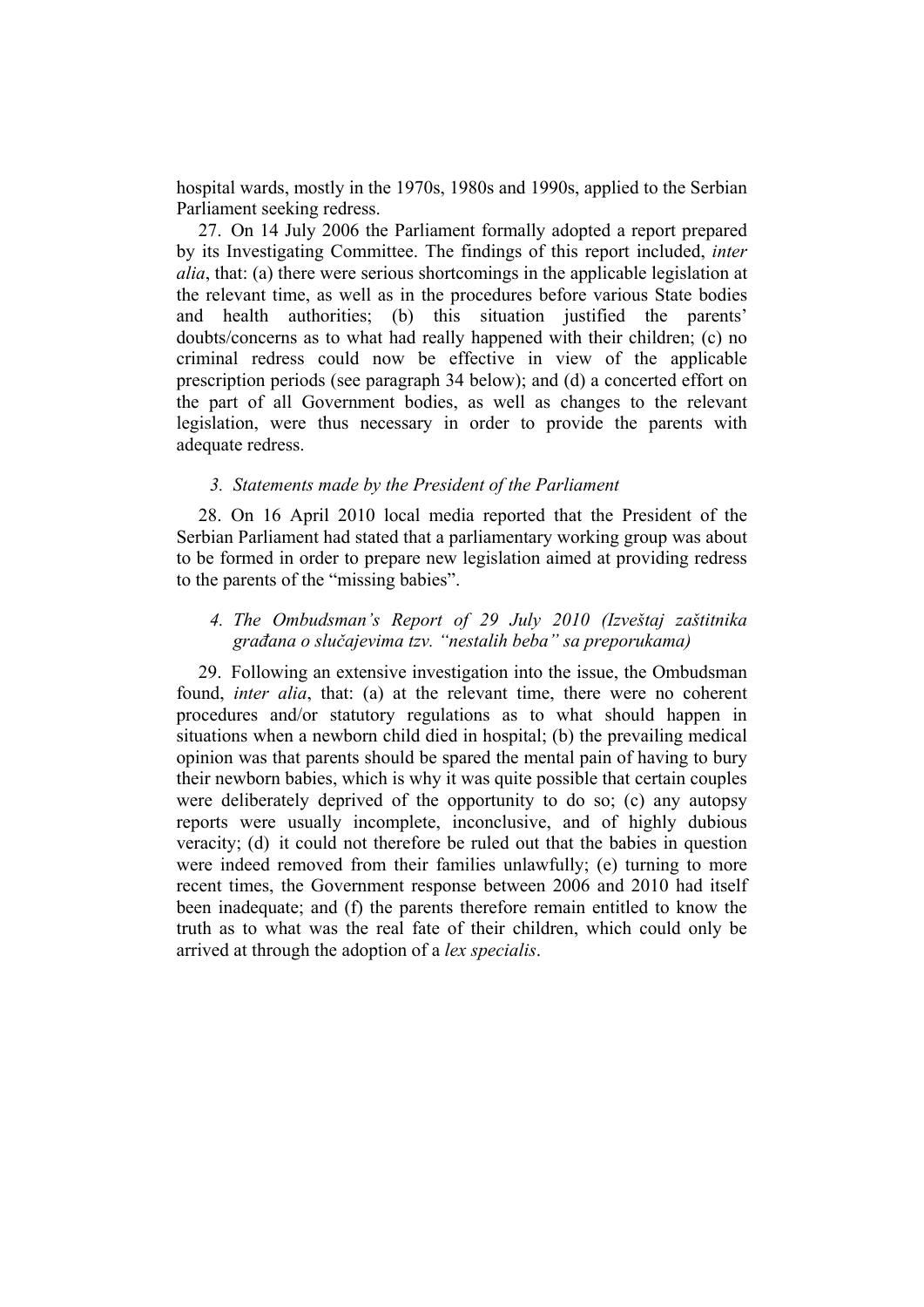*5. The Working Group's report submitted to the Parliament on 28 December 2010 (Izveštaj o radu radne grupe za izradu predloga zakona radi stvaranja formalno-pravnih uslova za postupanje nadležnih organa po prijavama o nestanku novorođene dece iz porodilišta)* 

30. In response to the findings and recommendations of the Parliamentary Report of 14 July 2006 (see paragraphs 26 and 27 above), on 5 May 2010 a working group was set up by the Parliament (see paragraph 28 above). Its task was to assess the situation and propose any changes to the legislation.

31. On 28 December 2010 the Working Group submitted its report to the Parliament. Following a detailed analysis of the current, already amended, legislation, it concluded that no changes were necessary except as regards the collection and usage of medical data, but that a new piece of legislation concerning this issue was already being prepared (*nacrt Zakona o evidencijama u oblasti zdravstva*). The Working Group, *inter alia*, specifically noted that Article 34 of the Constitution made it impossible to extend the prescription period for criminal prosecution in respect of crimes committed in the past or, indeed, to introduce new, more serious, criminal offences and/or harsher penalties which would be applicable thereto (see paragraph 32 below). The existing Criminal Code, however, already envisaged several criminal offences of relevance to the issue, and the new Medical Care Act set out a detailed procedure making it impossible for the parents to have their newborn unlawfully removed from hospital wards (see paragraphs 35 and 41 below).

### II. RELEVANT DOMESTIC LAW AND PRACTICE

### **A. The Constitution of the Republic of Serbia (Ustav Republike Srbije; published in the Official Gazette of the Republic of Serbia – OG RS – no. 98/06)**

#### 32. Article 34 of the Constitution reads as follows:

"No person shall be found guilty of any act which did not constitute a criminal offence under law, or any other legislation based on the law, at the time when it was committed, nor shall a penalty which was not prescribed for this act at that time be imposed.

The penalties shall be determined pursuant to the legislation in force at the time when the act was committed, except when subsequent legislation is more favourable for the perpetrator. Criminal offences and penalties shall be laid down by the law."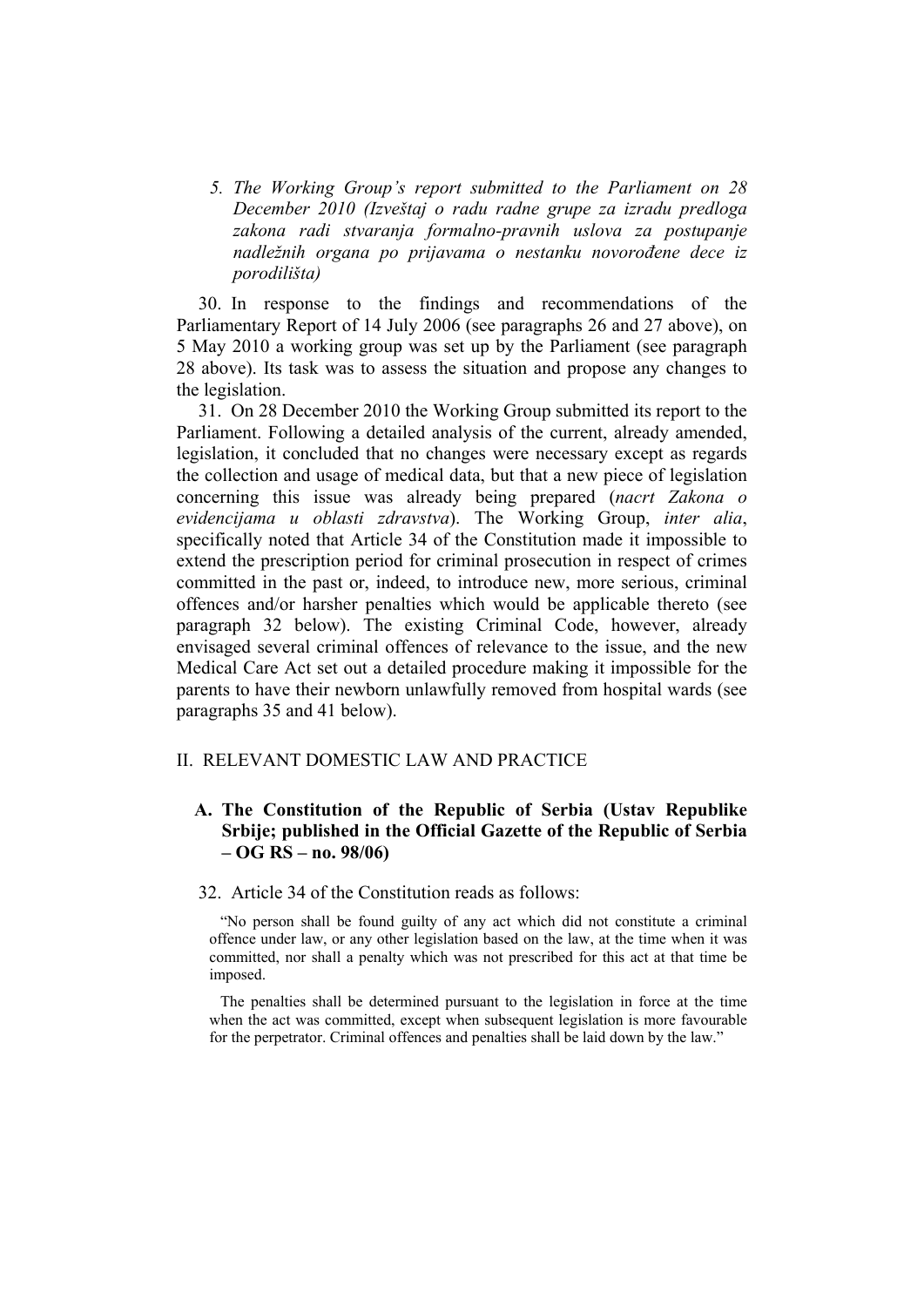**B. The Criminal Code of the Socialist Republic of Serbia 1977 (Krivični zakon Socijalističke Republike Srbije; published in the Official Gazette of the Socialist Republic of Serbia nos. 26/77, 28/77, 43/77 and 20/79)** 

33. Article 116 provided, *inter alia*, that whoever had unlawfully kept or removed a minor child from his or her parents would be punished by a prison term of between one and ten years.

**C. The Criminal Code of the Socialist Federal Republic of Yugoslavia 1976 (Krivični zakon Socijalističke Federativne Republike Jugoslavije; published in the Official Gazette of the Socialist Federal Republic of Yugoslavia – OG SFRY – nos. 44/76, 36/77, 34/84, 37/84, 74/87, 57/89, 3/90, 38/90, 45/90 and 54/90, in the Official Gazette of the Federal Republic of Yugoslavia nos. 35/92, 16/93, 31/93, 37/93, 24/94 and 61/01, and in OG RS no. 39/03)** 

34. Articles 95 and 96 stated, *inter alia*, that as regards the crime provided under Article 116 of the Criminal Code of the Socialist Republic of Serbia criminal proceedings could not be issued or, indeed, continued if more than twenty years had elapsed as of the moment of the commission of the crime.

### **D. The Criminal Code of the Republic of Serbia 2005 (Krivični zakonik; published in OG RS nos. 85/05, 88/05, 107/05, 72/09 and 111/09)**

35. Articles 191, 192, 388 and 389 define as a crime various forms of child abduction and human trafficking, including for the purposes of adoption.

### **E. The Obligations Act (Zakon o obligacionim odnosima; published in OG SFRY nos. 29/78, 39/85, 45/89, 57/89 and 31/93)**

36. Articles 199 and 200 provide, *inter alia*, that anyone who has suffered fear, physical pain or, indeed, mental anguish as a consequence of a breach of his or her "personal rights" (*prava ličnosti*) shall be entitled, depending on their duration and intensity, to sue for financial compensation in the civil courts and, in addition, to request other forms of redress "which might be capable" of affording adequate non-pecuniary satisfaction.

37. Article 376 §§ 1 and 2 provides that a claim based on the above provisions may be brought within three years as of when the injured party learned of the damage in question, as well as the person responsible, but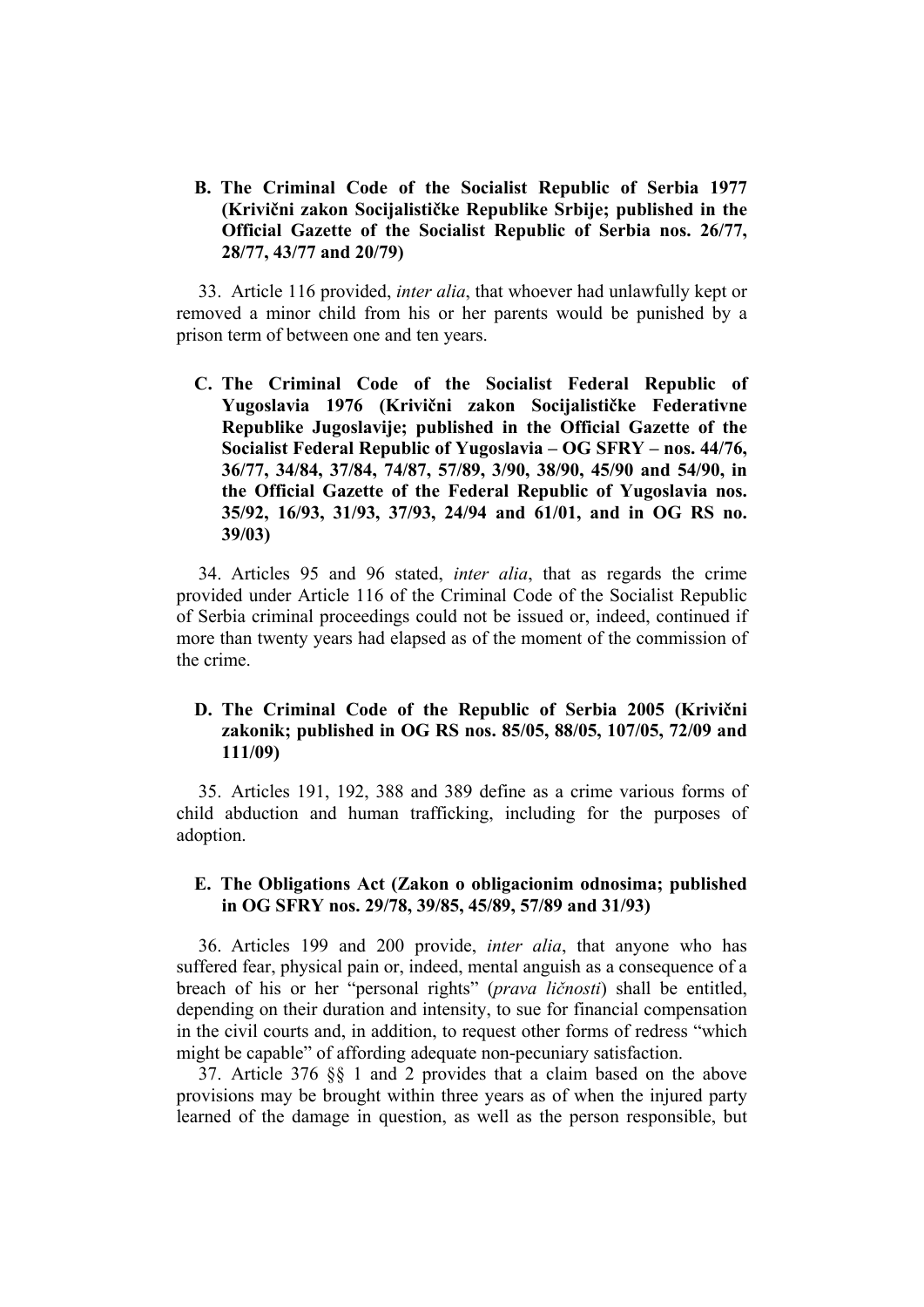that, in any event, a claim of this sort can only be filed within a maximum of five years as of the event itself.

38. Article 377 § 1 further provides that if the damage at issue has been caused as a result of the commission of a criminal offence the civil prescription period may be extended so as to correspond to the applicable criminal statute of limitations.

#### **F. Relevant domestic case-law**

39. On 4 June 1998 the Supreme Court (*Rev. 251/98*) held that civil prescription periods concerning various forms of non-pecuniary harm (see paragraphs 36-38 above) shall only start running when the situation complained of has come to an end (*kada su pojedini vidovi neimovinske štete dobili oblik konačnog stanja*).

40. On 21 April 2004 the Supreme Court (*Rev. 229/04*) further held that "personal rights" within the meaning of the Obligations Act include, *inter alia*, the right to respect for one's family life.

### **G. The Health Care Act (Zakon o zdravstvenoj zaštiti; published in OG RS nos. 107/05, 72/09, 88/10 and 99/10)**

41. Articles 219-223 provide, *inter alia*, details as regards the determination of the time and cause of death of a newborn child whilst still in hospital. Specifically, the hospital shall inform the family as soon as possible and provide them with access to the body. An autopsy shall be carried out and a biological sample shall be stored for any future purposes. The police shall be informed if no cause of death has been established, whilst the competent municipal authorities shall be informed in any event.

### THE LAW

#### I. ALLEGED VIOLATION OF ARTICLE 8 OF THE CONVENTION

42. The applicant referred to Articles 4, 5 and 8 of the Convention. In substance, however, she complained about the respondent State's continuing failure to provide her with any information as to the real fate of her son. The applicant further suspected that he may yet be alive, having unlawfully been given up for adoption.

43. It being the "master of the characterisation" to be given in law to the facts of any case before it (see *Akdeniz v. Turkey*, no. 25165/94, § 88, 31 May 2005), the Court considers that this complaint falls to be examined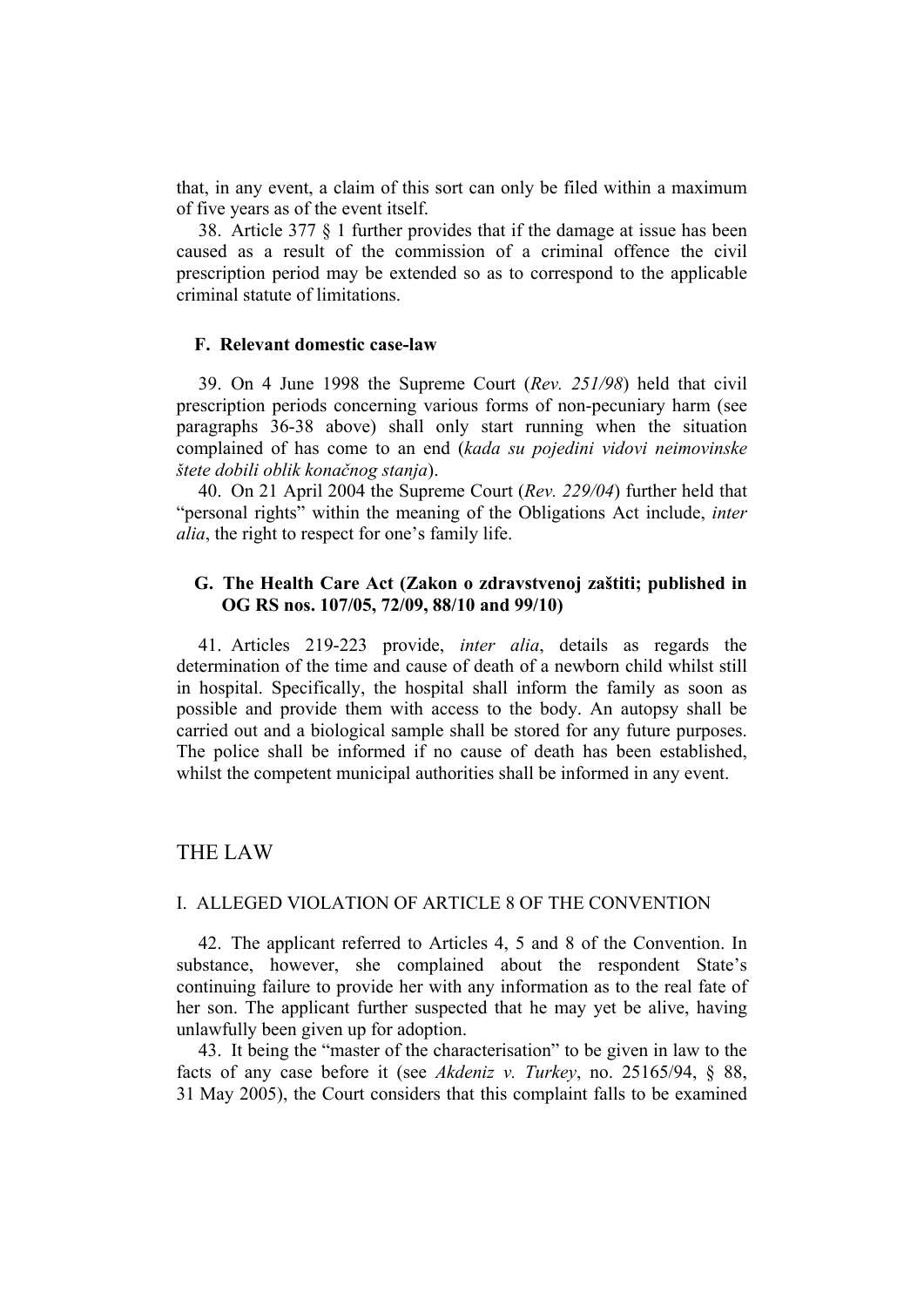under Article 8 of the Convention, which provision, in so far as relevant, reads as follows:

"1. Everyone has the right to respect for his ... family life ...

2. There shall be no interference by a public authority with the exercise of this right except such as is in accordance with the law and is necessary in a democratic society in the interests of national security, public safety or the economic well-being of the country, for the prevention of disorder or crime, for the protection of health or morals, or for the protection of the rights and freedoms of others."

#### **A. Admissibility**

#### *1. Compatibility ratione temporis*

#### **(a) The parties' submissions**

44. The Government maintained that the facts "constitutive of the alleged interference" concerned the time prior to 3 March 2004, that being the date when the Convention had entered into force in respect of Serbia. Specifically, the applicant's child had allegedly been taken from her on 31 October 1983 and her husband's criminal complaint had been rejected on 15 October 2003, having only been filed some 10 months previously. The Government, lastly, argued that even the alleged failure of the respondent State to remedy the impugned situation as of 3 March 2004 could not bring the applicant's complaint within the Court's competence *ratione temporis*.

45. The applicant submitted that the violation in question was of an ongoing character and that she had, also, complained orally about the issue to various instances over the years.

#### **(b) The Court's assessment**

46. The Court recalls that its jurisdiction *ratione temporis* covers only the period after the ratification of the Convention or its Protocols by the respondent State. From the ratification date onwards, however, the State's alleged acts and omissions must conform to the Convention and its Protocols, meaning that all subsequent facts fall within the Court's jurisdiction even where they are merely extensions of an already existing situation (see, for example, *Yağcı and Sargın v. Turkey*, judgment of 8 June 1995, § 40, Series A no. 319-A; and *Almeida Garrett, Mascarenhas Falcão and Others v. Portugal*, nos. 29813/96 and 30229/96, § 43, ECHR 2000-I).

47. It is further recalled that disappearances are a very specific phenomenon, characterised by an ongoing situation of uncertainty and unaccountability in which there is a lack of information or even a deliberate concealment and obfuscation of what has occurred. This situation is very often drawn out over time, prolonging the torment of the victim's parents or relatives. It cannot therefore be said that a disappearance is, simply, an "instantaneous" act or event; the additional distinctive element of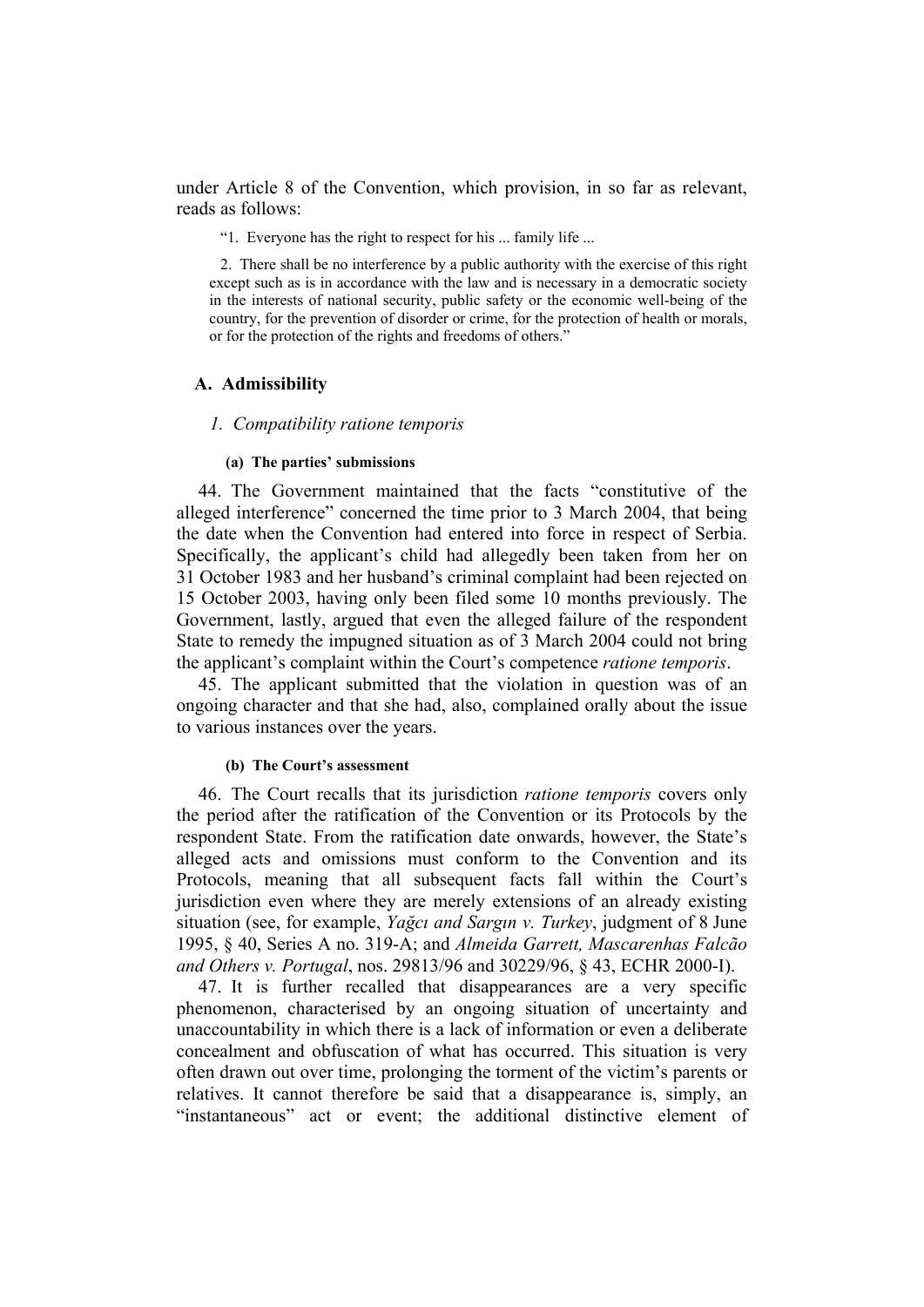subsequent failure to account for the whereabouts and fate of the missing person gives rise to a continuing situation. Thus, the positive obligation will, potentially, persist as long as the fate of the person is unaccounted for. This is so, even where death may, eventually, be presumed (see, albeit in the context of Articles 2 and 3, *Varnava and Others v. Turkey* [GC], nos. 16064/90, 16065/90, 16066/90, 16068/90, 16069/90, 16070/90, 16071/90, 16072/90 and 16073/90, § 148, ECHR 2009).

48. Turning to the present case, the Court notes that the applicant's son allegedly died/went missing on 31 October 1983, whilst the Convention entered into force in respect of Serbia on 3 March 2004. However, the respondent State's alleged failure to provide the applicant with any definitive and/or credible information as to the fate of her son has continued to date. In such circumstances, the Court considers that the applicant's complaint concerns a continuing situation (see, *mutatis mutandis*, *Varnava and Others v. Turkey* [GC], cited above, §§ 130-150; and, also, in the Article 8 context, *Kurić and Others v. Slovenia* [GC], no. 26828/06, §§ 238 and 240-242, ECHR 2012 (extracts)).

49. Accordingly, the Government's objection as to the lack of jurisdiction *ratione temporis* must be dismissed. The Court is thus competent to examine the applicant's complaint in so far as it relates to the respondent State's alleged failure to fulfil its procedural obligations under the Convention as of 3 March 2004. It may, however, have regard to the facts prior to the ratification inasmuch as they could be considered to have created a continuous situation extending beyond that date or may be relevant for the understanding of facts occurring thereafter (see, *mutatis mutandis*, *Kurić and Others v. Slovenia* [GC], cited above, § 240).

#### *2. The six-month rule*

#### **(a) The parties' submissions**

50. The Government contended that the applicant's complaint was brought out of time since she had learned of the outcome of her criminal case more than four years earlier. The applicant should therefore have lodged her application with the Court within a period of six months following the Convention's entry into force in respect of Serbia, i.e. as of 3 March 2004. Whilst it is true that various official reports were produced after this date, the Government submitted that the applicant could not have "reasonably expected" that any of them could have enabled her to initiate proceedings capable of bringing about the "the resolution of her case". No "revival" of the respondent State's obligations under the Convention was therefore possible.

51. The applicant stated that the Parliamentary Report of 14 July 2006, as well as the Ombudsman's report of 29 July 2010, had raised her hopes that redress might, after all, be forthcoming, and that such expectations only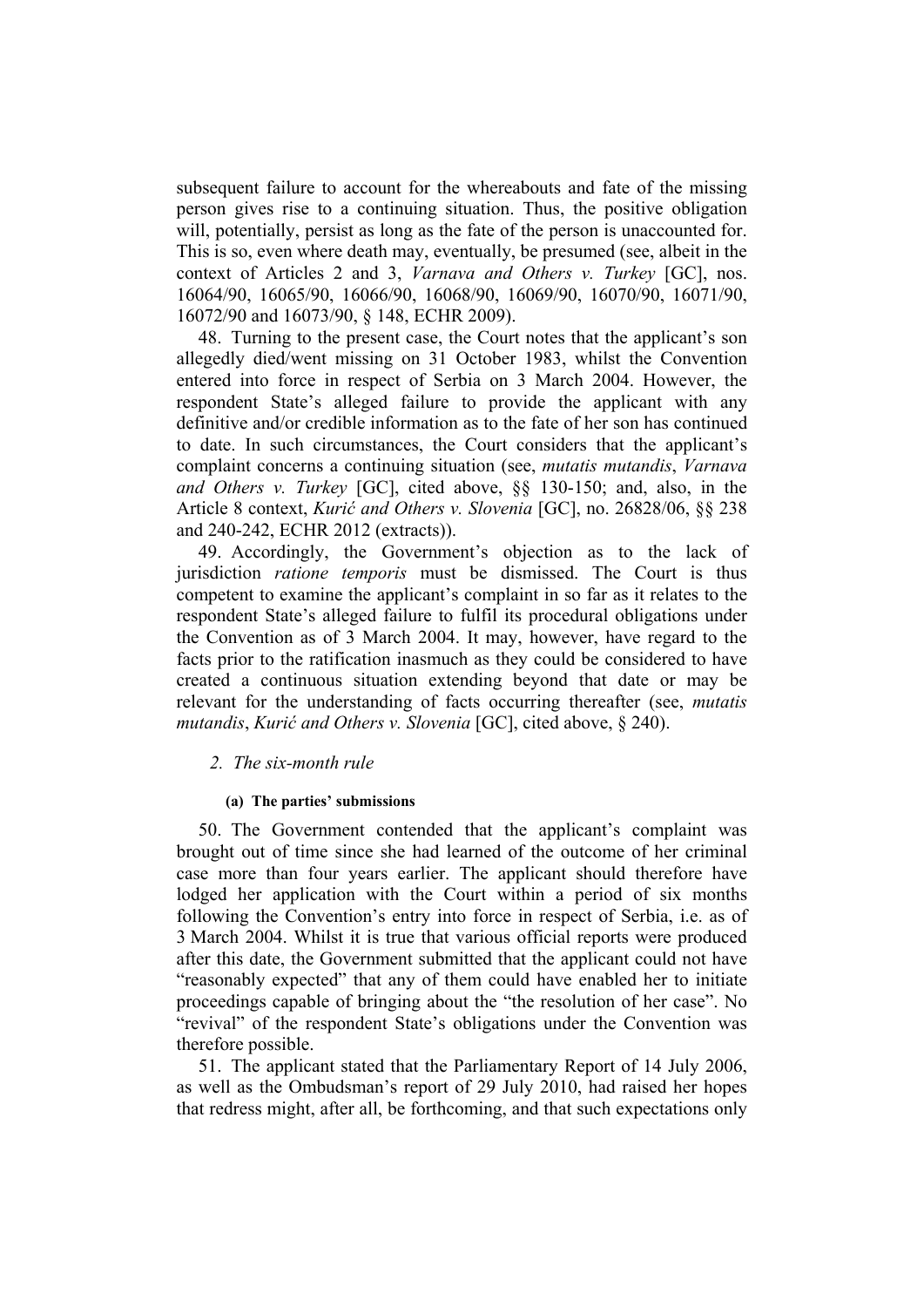ended on 28 December 2010 when the Working Group presented its own report to the Parliament.

#### **(b) The Court's assessment**

52. The object of the six-month time-limit under Article 35 § 1 is to promote legal certainty, by ensuring that cases raising issues under the Convention are dealt with in a reasonable time and that past decisions are not continually open to challenge. It marks out the temporal limits of supervision carried out by the Court and signals to both individuals and State authorities the period beyond which such supervision is no longer possible (see, amongst other authorities, *Walker v. the United Kingdom*  (dec.), no. 34979/97, ECHR 2000-I).

53. As a rule, the six-month period runs from the date of the final decision in the process of exhaustion of domestic remedies. Where it is clear from the outset however that no effective remedy is available to the applicant, the period runs from the date of the acts or measures complained of, or from the date of knowledge of that act or its effect on or prejudice to the applicant (see *Dennis and Others v. the United Kingdom* (dec.), no. 76573/01, 2 July 2002).

54. Nonetheless it has been said that the six month time-limit does not apply as such to continuing situations (see, for example, *Agrotexim Hellas S.A. and Others v. Greece*, no. 14807/89, Commission decision of 12 February 1992, DR 71, p. 148, and *Cone v. Romania*, no. 35935/02, § 22, 24 June 2008); this is because, if there is a situation of an ongoing breach, the time-limit in effect starts afresh each day and it is only once the situation ceases that the final period of six months will run to its end.

55. However, not all continuing situations are the same. As regards disappearances, applicants cannot wait indefinitely before introducing their application with the Court. Where there is a state of ignorance and uncertainty and, by definition, a failure to account for what has happened, if not an appearance of deliberate concealment and obstruction on the part of some authorities, it is more difficult for the relatives of the missing to assess what is happening, or what can be expected to happen. Allowances must be made for the uncertainty and confusion which frequently mark the aftermath of a disappearance. Still, applications can be rejected as out of time where there has been excessive or unexplained delay on the part of applicants once they have, or should have, become aware that no investigation has been instigated or that the investigation has lapsed into inaction or become ineffective and, in any of those eventualities, there is no immediate, realistic prospect of an effective investigation being provided in the future. Where there are initiatives being pursued in regard to a disappearance situation, applicants may reasonably await developments which could resolve crucial factual or legal issues. Indeed, as long as there is some meaningful contact between families and authorities concerning complaints and requests for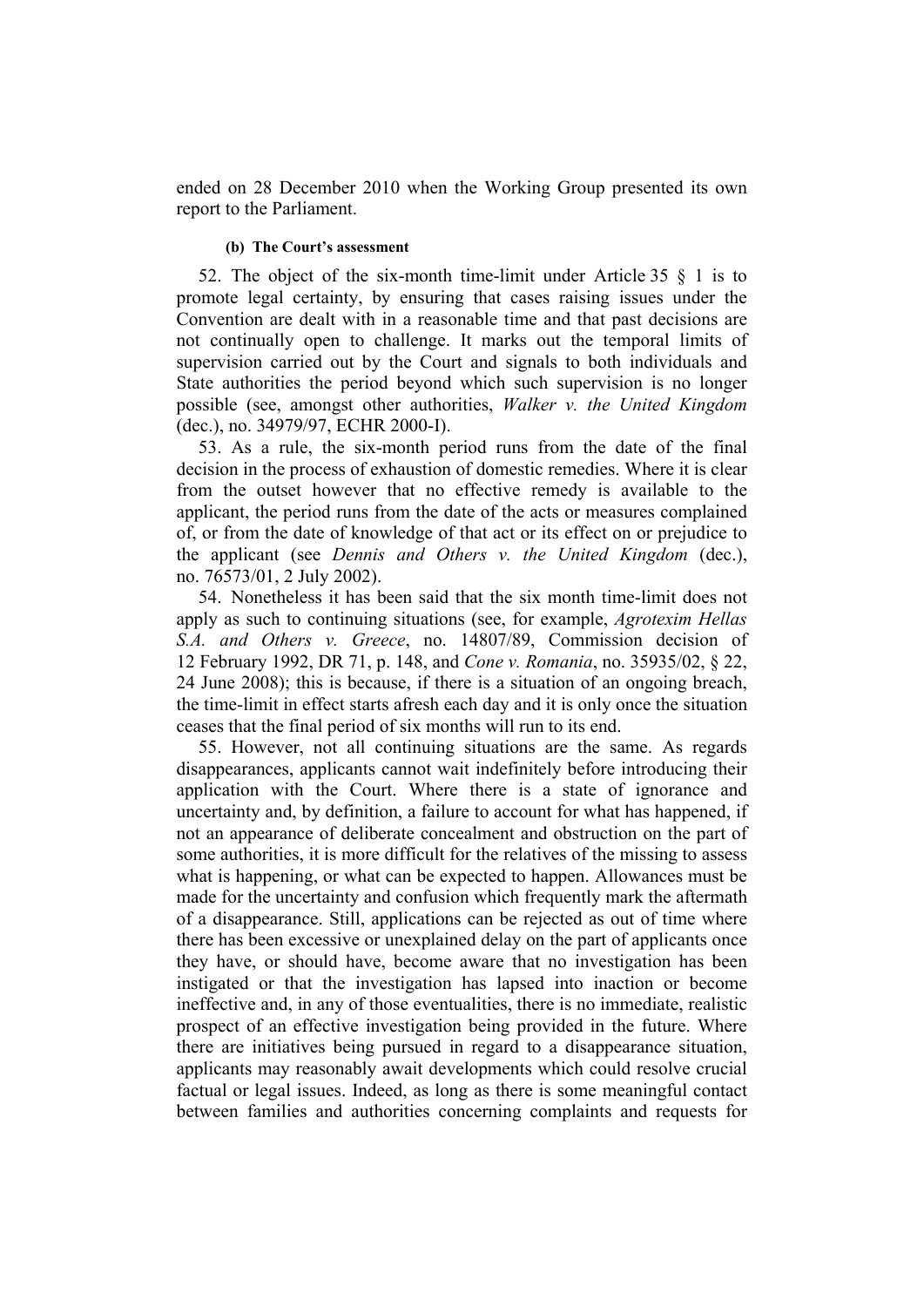information, or some indication, or realistic possibility, of progress in investigative measures, considerations of undue delay will not generally arise. However, where there has been a considerable lapse of time, and there have been significant delays and lulls in investigative activity, there will come a moment when the relatives must realise that no effective investigation has been, or will be provided (see *Varnava and Others v. Turkey* [GC], cited above, §§ 162 and 165).

56. Turning to the present case, the Court notes that on 14 July 2006 the Serbian Parliament formally adopted a report prepared by its Investigating Committee. The report included, *inter alia*, a recommendation to the effect that a concerted effort on the part of all Government bodies, as well as changes to the relevant legislation, were necessary in order to provide the parents with adequate redress (see paragraph 27 under (d) above). On 16 April 2010 local media reported that the President of the Parliament had stated that a parliamentary working group was about to be formed in order to prepare new legislation aimed at affording redress to the parents of the "missing babies" (see paragraph 28 above). Finally, in his report of 29 July 2010 the Serbian Ombudsman opined that the parents remained entitled to know the truth as to what was the real fate of their children, and proposed the adoption of a *lex specialis* in this regard (see paragraph 29, under (f), above).

57. In such, admittedly, very specific circumstances and despite the overall passage of time, it cannot be said that the applicant was unreasonable in awaiting the outcome of developments which could have "resolved crucial factual or legal issues" regarding her complaint, at least not until the presentation of the Working Group's report on 28 December 2010 when it became obvious that no redress would be forthcoming (see paragraphs 30 and 31 above). Since the application in the present case was lodged on 22 April 2008, the Government's objection must be rejected.

#### *3. Exhaustion of domestic remedies*

#### **(a) The parties' submissions**

58. The Government averred that the applicant had effectively made no effort to exhaust domestic remedies. In particular, it was her husband who had filed the criminal complaint, and she, personally, had also failed to institute a civil case on the basis of Articles 199 and 200 of the Obligations Act, as applied and interpreted in the Supreme Court's case-law described at paragraphs 36-40 above. The Government further produced three judgments issued by the Supreme Court where the plaintiffs were granted compensation for the harm suffered as a consequence of medical errors and police misconduct, as well as one ruling repealing a District Court's decision adopted in the latter context (see Rev. nos. 1118/03, 807/05 and 51/07 of 10 April 2003, 1 December 2005 and 13 March 2007,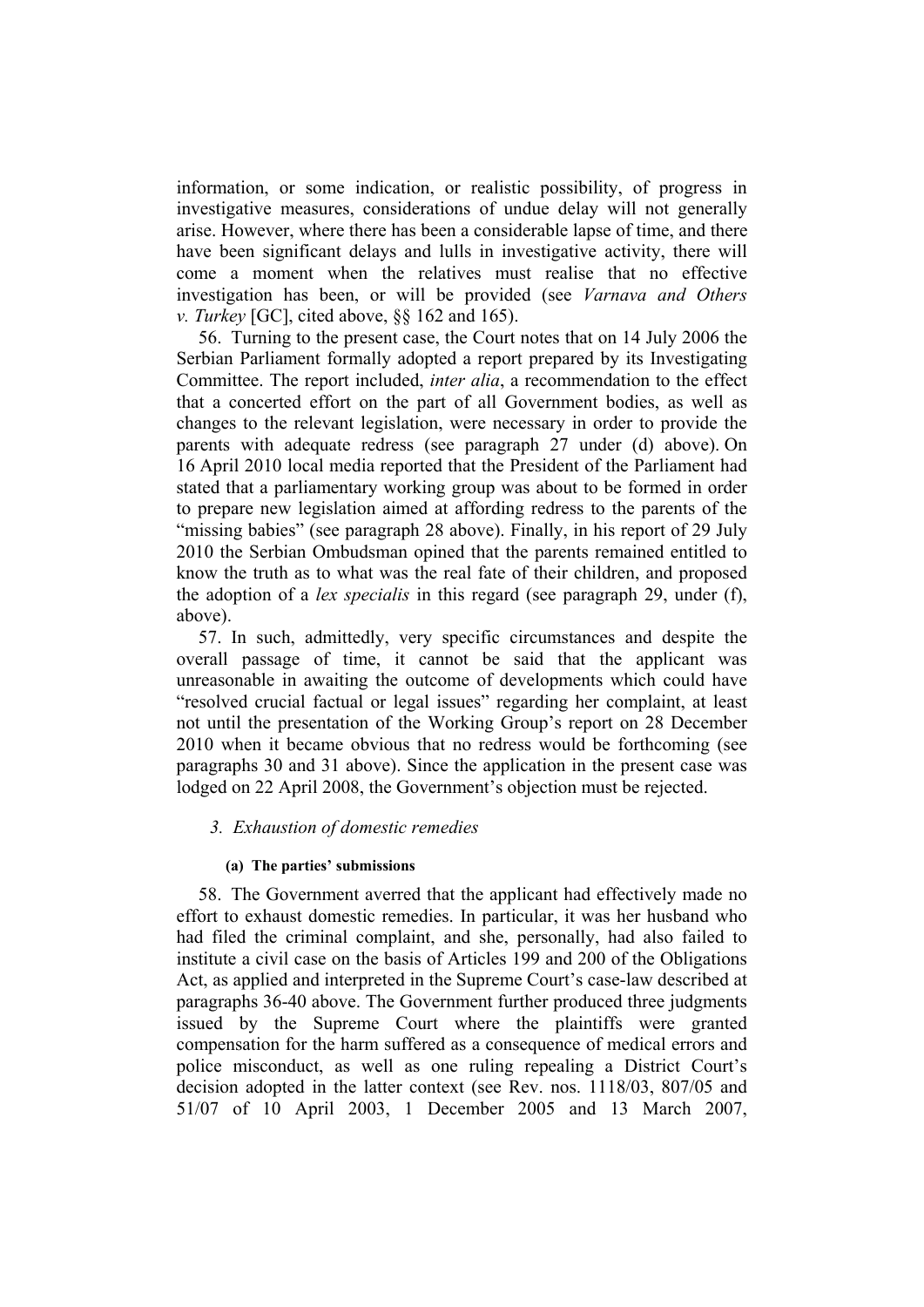respectively). In any event, and as a matter of principle, the Government deemed it unreasonable that a State Party would be required to provide effective redress to applicants in cases where an alleged violation of their rights had taken place prior to the ratification of the Convention.

59. The applicant maintained that the criminal complaint filed by her husband, clearly, included her own complaint to the same effect since the entire matter concerned the disappearance of their child. It is true that the said complaint was filed in 2003, but the applicant could not have previously obtained any relevant evidence or expected any redress. The "missing babies' issue" was, simply put, a taboo until 2001 when the parents concerned started organising themselves, the media began extensively reporting about it, and even the Parliament discussed the issue at its plenary sessions. It should further be noted that, in the meantime, applicable criminal and civil prescription periods had entered into force.

### **(b) The Court's assessment**

60. The Court reiterates that under Article 35 § 1 of the Convention, it may only deal with an application after all domestic remedies have been exhausted. The purpose of Article 35 is to afford the Contracting States the opportunity of preventing or putting right the violations alleged against them before those allegations are submitted to the Court (see, for example, *Mifsud v. France* (dec.) [GC], no. 57220/00, § 15, ECHR 2002-VIII). The obligation to exhaust domestic remedies requires an applicant to make normal use of remedies which are effective, sufficient and accessible in respect of his or her Convention grievances. To be effective, a remedy must be capable of remedying directly the impugned state of affairs (see *Balogh v. Hungary*, no. 47940/99, § 30, 20 July 2004). The Court has likewise frequently underlined the need to apply the exhaustion rule with some degree of flexibility and without excessive formalism (see *Ringeisen v. Austria*, 16 July 1971, § 89, Series A no. 13).

61. In terms of the burden of proof, it is incumbent on the Government claiming non-exhaustion to satisfy the Court that the remedy was an effective one, available in theory and in practice at the relevant time (see, *inter alia*, *Vernillo v. France*, judgment of 20 February 1991, § 27, Series A no. 198, and *Dalia v. France*, judgment of 19 February 1998, § 38, Reports 1998-I). Once this burden has been satisfied, it falls to the applicant to establish that the remedy advanced by the Government was in fact exhausted, or was for some reason inadequate and ineffective in the particular circumstances of the case, or that there existed special circumstances absolving him or her from this requirement (see *Dankevich v. Ukraine*, no. 40679/98, § 107, 29 April 2003).

62. As regards the present case, the Court considers that the applicant's husband effectively filed a criminal complaint on his own behalf and on behalf of the applicant since the incident in question concerned the same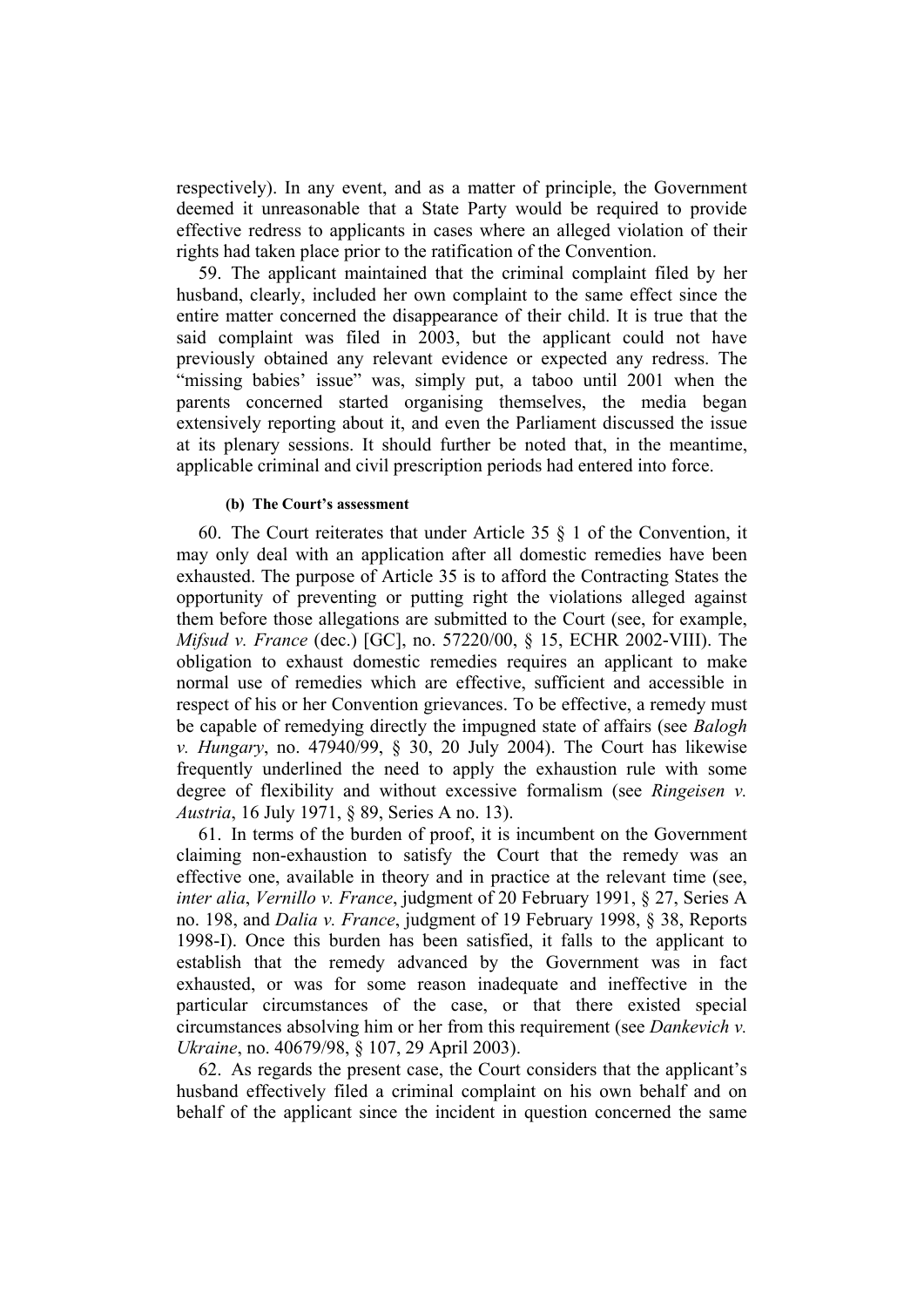event of equal significance to both. This complaint, however, was rejected by the Public Prosecutor's Office, without indication as to whether any preliminary investigation had been carried out (see paragraph 17 above). Further, any criminal proceedings would indeed have become time-barred by October 2003, at the latest, and would hence have been incapable of providing any redress thereafter (see paragraphs 27, under (c), and 34 above).

63. Concerning the civil claim, the Court considers that this avenue of redress could not have remedied the impugned state of affairs. Specifically, the civil courts could have, at best, recognised the violation of the applicant's "personal rights" and provided compensation for the nonpecuniary damage suffered. They could also have, possibly, ordered other forms of redress "capable" of affording non-pecuniary satisfaction. None of this, however, could effectively have provided redress to the applicant's underlying complaint, i.e. her need for information as to "the real fate of her son". The Government certainly offered no evidence to the contrary. The Court, lastly, notes that neither the Parliament nor the Ombudsman, in their respective reports, considered this issue. Indeed, if anything, by recommending the adoption of a *lex specialis* they appear to have suggested that no existing domestic remedies, including the said civil claim, could have been effective (see paragraphs 27, under (d), 28 and 29, under (f), above).

64. The Government's objection as to the exhaustion of domestic remedies must therefore be rejected.

#### *4. Conclusion*

65. The Court notes that the applicant's complaint is not manifestly illfounded within the meaning of Article 35  $\S$  3 (a) of the Convention. It is also not inadmissible on any other grounds, and must therefore be declared admissible.

#### **B. Merits**

#### *1. The parties' submissions*

66. The applicant reaffirmed her complaint about the respondent State's continuing failure to provide her with information as to the real fate of her son. She added that had her son died as claimed by the ĆMC they should have reported the death to the competent municipal authorities, shown the body to the parents, and produced an autopsy report.

67. The Government submitted that no violation of the applicant's rights could be imputed to the respondent State since the alleged disappearance of her son had occurred in a medical institution, not a State body. There was also no evidence that the applicant's child had indeed been removed from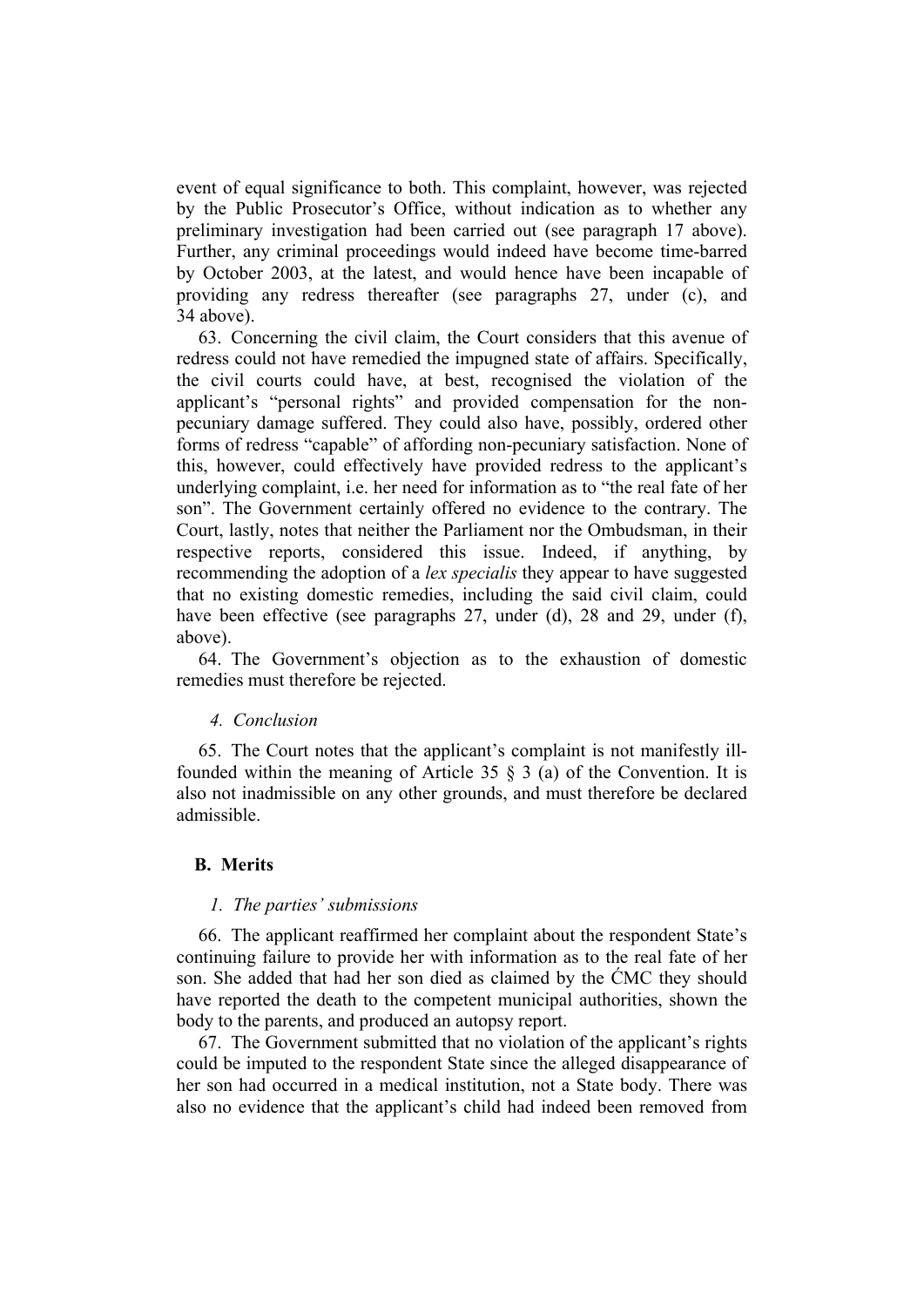her unlawfully. Whilst there might have been certain procedural omissions on the part of the ĆMC in 1983, the applicant had not made use of any domestic remedies, despite them being capable of offering redress for any wrongs suffered. The issue has also been considered repeatedly at the domestic level and the relevant legal framework and practices have been amended with a view to offering adequate safeguards. Any changes to the criminal legislation, however, could not, by their very nature, be applied to the applicant's situation which occurred so many years ago (see paragraphs 24, 25 and 31 above).

#### *2. The Courts assessment*

68. The mutual enjoyment by parent and child of each other's company constitutes a fundamental element of "family life" within the meaning of Article 8 of the Convention (see, among many other authorities, *Monory v. Romania and Hungary*, no. 71099/01, § 70, 5 April 2005).

69. The essential object of Article 8 is to protect the individual against arbitrary interference by public authorities. There may, however, be additional positive obligations inherent in this provision extending to, *inter alia*, the effectiveness of any investigating procedures relating to one's family life (see, *mutatis mutandis* and in the context of "private life", *M.C. v. Bulgaria*, no. 39272/98, §§ 152 and 153, ECHR 2003-XII).

70. In *Varnava* (cited above) the Grand Chamber, albeit in the context of Article 3, held as follows:

"200. The phenomenon of disappearances imposes a particular burden on the relatives of missing persons who are kept in ignorance of the fate of their loved ones and suffer the anguish of uncertainty ... The essence of the violation is not that there has been a serious human rights violation concerning the missing person; it lies in the authorities' reactions and attitudes to the situation when it has been brought to their attention ... Other relevant factors include ... the extent to which the family member witnessed the events in question, the involvement of the family member in the attempts to obtain information about the disappeared person ... The finding of such a violation is not limited to cases where the respondent State has been held responsible for the disappearance ... but can arise where the failure of the authorities to respond to the quest for information by the relatives or the obstacles placed in their way, leaving them to bear the brunt of the efforts to uncover any facts, may be regarded as disclosing a flagrant, continuous and callous disregard of an obligation to account for the whereabouts and fate of a missing person."

The Court deems these considerations broadly applicable, *mutatis mutandis*, to the very specific context of positive obligations under Article 8 in the present case.

71. With this in mind and turning to the present case, it is noted that the body of the applicant's son was never transferred to the applicant or her family, and that the cause of death was never determined (see paragraphs 22 and 14 above, in that order). The applicant was further never provided with an autopsy report or informed of when and where her son had allegedly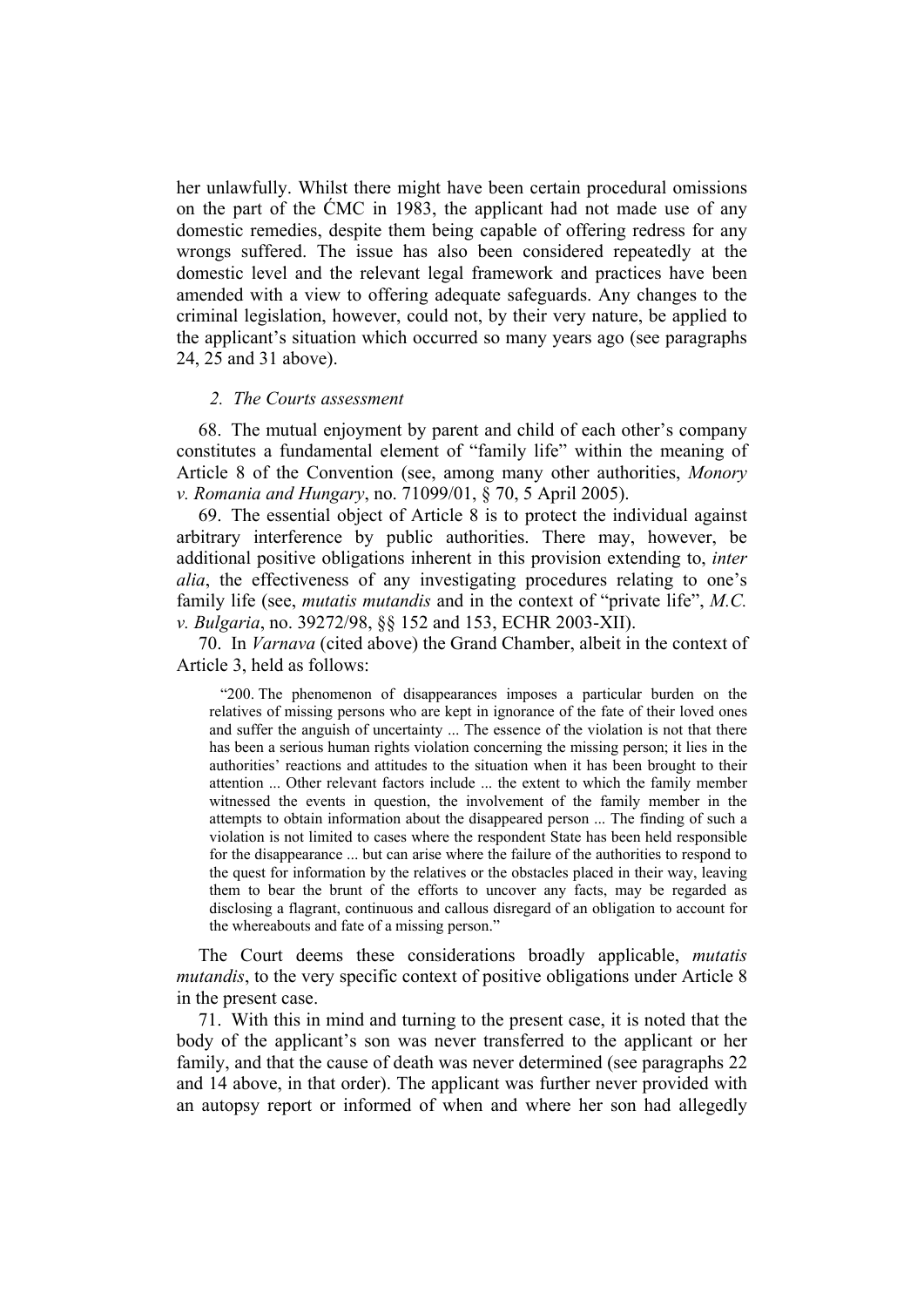been buried, and his death was never officially recorded (see paragraphs 22 and 15 above, in that order). The criminal complaint filed by the applicant's husband would also appear to have been rejected without adequate consideration (see paragraph 17 above), and the applicant herself still has no credible information as to what happened to her son.

72. Moreover, the Court observes that the respondent State's authorities have themselves affirmed, on various occasions following the Serbian ratification of the Convention, that: (a) in the 1980s there were serious shortcomings in the applicable legislation, as well as in the procedures before various States bodies and health authorities; (b) there were no coherent statutory regulations as to what should happen in situations when a newborn child dies in hospital; (c) the prevailing medical opinion was that parents should be spared the mental pain of having to bury their newborn, which is why it was quite possible that certain couples were deliberately deprived of the opportunity to do so; (d) this situation justified the parents' doubts/concerns as to what had really happened with their children, and it could not therefore be ruled out that the babies in question were indeed removed from their families unlawfully; (e) the respondent State's response between 2006 and 2010 was itself inadequate; and (f) the parents therefore remain entitled to know the truth as to what was the real fate of their children (see paragraphs 26-29 above).

73. Finally, despite several seemingly promising official initiatives between 2003 and 2010, the Working Group's report submitted to the Serbian Parliament on 28 December 2010 concluded that no changes to the existing, already amended, legislation were necessary, except as regards the collection and usage of medical data. In these circumstances, it is clear that this has only improved the situation *pro futuro*, but has effectively offered nothing to those parents, including the applicant, who endured the impugned ordeal in the past (see paragraphs 30 and 31 above).

74. The foregoing considerations are sufficient to enable the Court to conclude that the applicant has suffered a continuing violation of the right to respect for her family life on account of the respondent State's continuing failure to provide her with credible information as to the fate of her son.

75. There has accordingly been a violation of Article 8 of the **Convention** 

### II. ALLEGED VIOLATION OF ARTICLE 13 READ IN CONJUNCTION WITH ARTICLE 8 OF THE CONVENTION

76. The applicant further complained, under Article 13 of the Convention, about the respondent State's continuing failure to provide her with any redress for the continuing breach of her "family life".

77. The Government contested the merits of this complaint (see paragraph 58 above).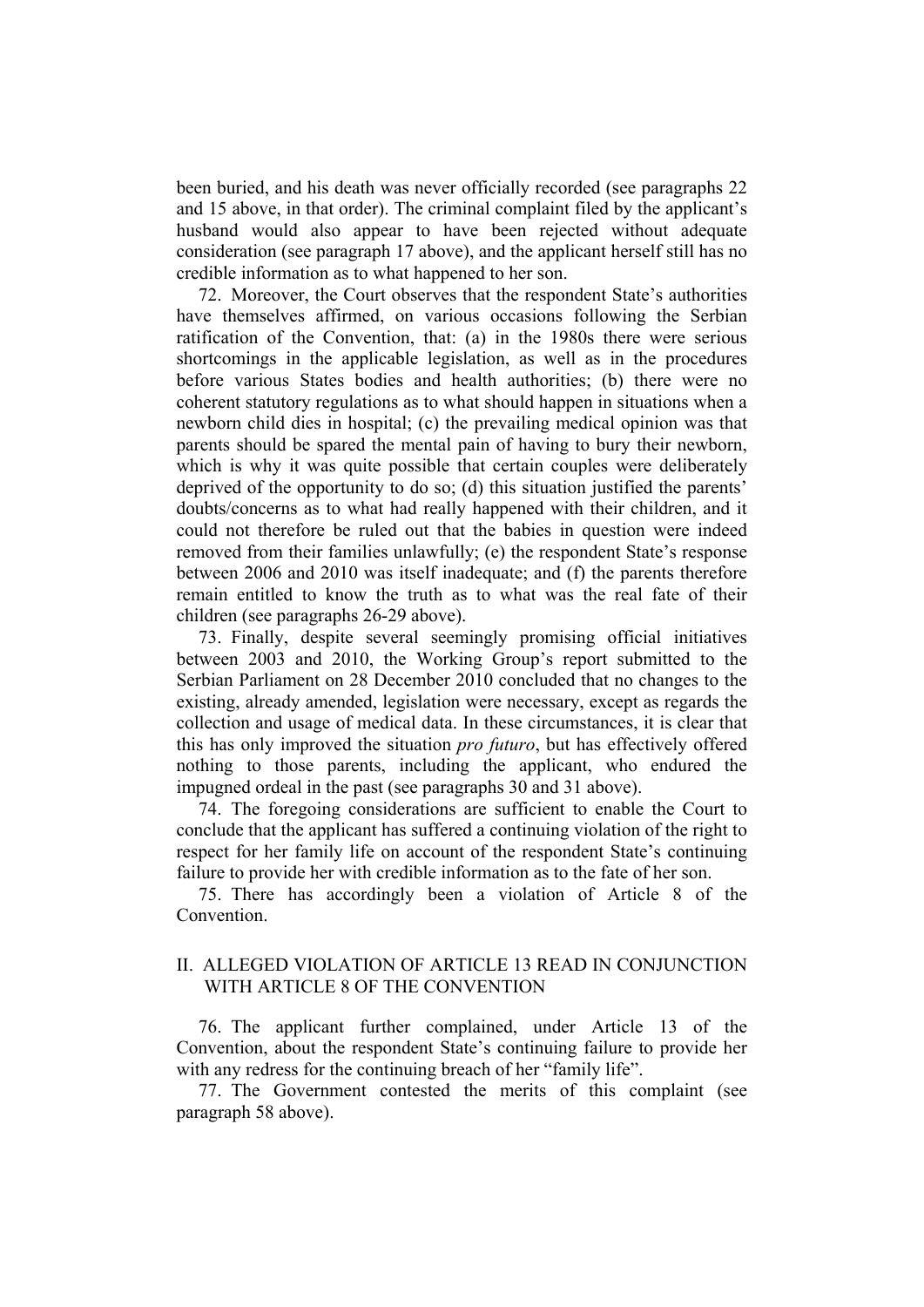78. The Court considers that this complaint falls to be examined under Article 13 taken together with Article 8 of the Convention.

79. The former provision reads as follows:

"Everyone whose rights and freedoms as set forth in [the] Convention are violated shall have an effective remedy before a national authority notwithstanding that the violation has been committed by persons acting in an official capacity."

80. Given that the applicant's Article 13 complaint is effectively the same as her complaint under Article 8, and having regard to its finding in respect of the latter (see, in particular, paragraph 73 above), the Court declares the Article 13 complaint admissible but considers that it need not be examined separately on its merits.

### III. APPLICATION OF ARTICLE 41 OF THE CONVENTION

#### 81. Article 41 of the Convention provides:

"If the Court finds that there has been a violation of the Convention or the Protocols thereto, and if the internal law of the High Contracting Party concerned allows only partial reparation to be made, the Court shall, if necessary, afford just satisfaction to the injured party."

### **A. Damage**

82. The applicant claimed 50,000 euros (EUR) in respect of nonpecuniary damage.

83. The Government contested this claim.

84. The Court considers that the applicant has certainly suffered some non-pecuniary damage. Having regard to the character of the violation found in the present case and making its assessment on an equitable basis, the Court therefore awards her EUR 10,000 under this head.

#### **B. Costs and expenses**

85. The applicant also claimed EUR 2,750 for the costs and expenses incurred before the Court.

86. The Government contested this claim.

87. According to the Court's case-law, an applicant is entitled to the reimbursement of costs and expenses only in so far as it has been shown that these have been actually and necessarily incurred and are reasonable as to their quantum. In the present case, regard being had to the documents in its possession and the above criteria, as well as the fact that the applicant has already been granted EUR 850 under the Council of Europe's legal aid scheme, the Court considers it reasonable to award her the additional sum of EUR 1,800 for the costs incurred before it.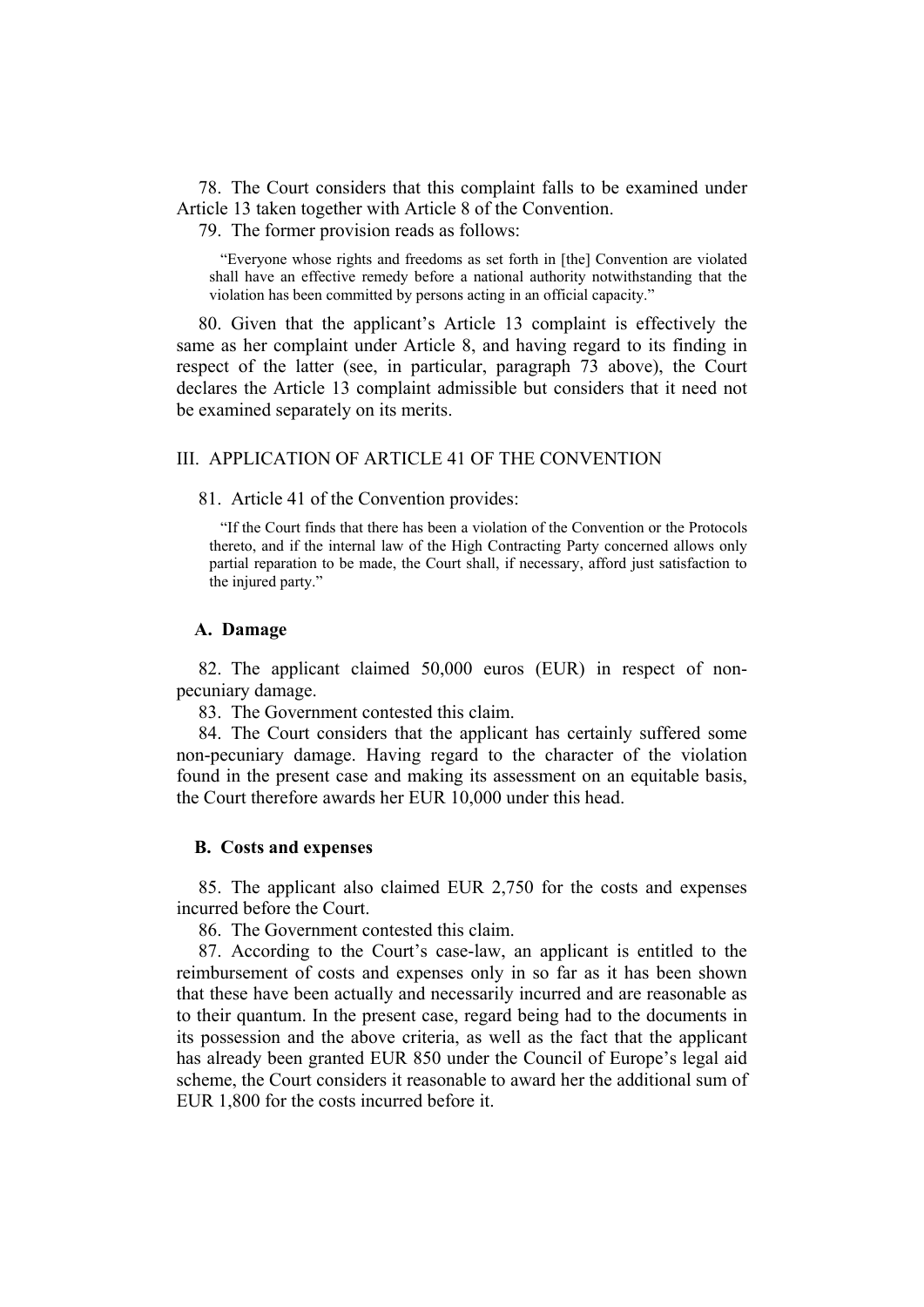#### **C. Default interest**

88. The Court considers it appropriate that the default interest rate should be based on the marginal lending rate of the European Central Bank, to which should be added three percentage points.

### IV. APPLICATION OF ARTICLE 46 OF THE CONVENTION

#### 89. Article 46 of the Convention provides:

"1. The High Contracting Parties undertake to abide by the final judgment of the Court in any case to which they are parties.

2. The final judgment of the Court shall be transmitted to the Committee of Ministers, which shall supervise its execution."

90. Given these provisions, it follows, *inter alia*, that a judgment in which the Court finds a breach imposes on the respondent State a legal obligation not just to pay those concerned any sums awarded by way of just satisfaction, but also to choose, subject to supervision by the Committee of Ministers, the general and/or, if appropriate, individual measures to be adopted in their domestic legal order to put an end to the violation found by the Court and to redress, in so far as possible, the effects thereof (see *Scozzari and Giunta v. Italy* [GC], nos. 39221/98 and 41963/98, § 249, ECHR 2000-VIII).

91. In this connection the applicant requested that the respondent State be ordered to amend its legislation so as to increase the penalties for the relevant criminal offences, extend the applicable prescription period and, subsequently, reopen the criminal proceedings in her case.

92. In view of the above, as well as the significant number of potential applicants, the respondent State must, within one year from the date on which the present judgment becomes final in accordance with Article 44 § 2 of the Convention, take all appropriate measures, preferably by means of a *lex specialis* (see the Ombudsman's report of 29 July 2010 at paragraph 29 above), to secure the establishment of a mechanism aimed at providing individual redress to all parents in a situation such as or sufficiently similar to the applicant's (see paragraph 26 above). This mechanism should be supervised by an independent body, with adequate powers, which would be capable of providing credible answers regarding the fate of each child and affording adequate compensation as appropriate.

93. As regards all similar applications already pending before it, the Court decides to adjourn them during the said interval. This decision is without prejudice to the Court's power at any moment to declare inadmissible any such case or to strike it out of its list in accordance with the Convention.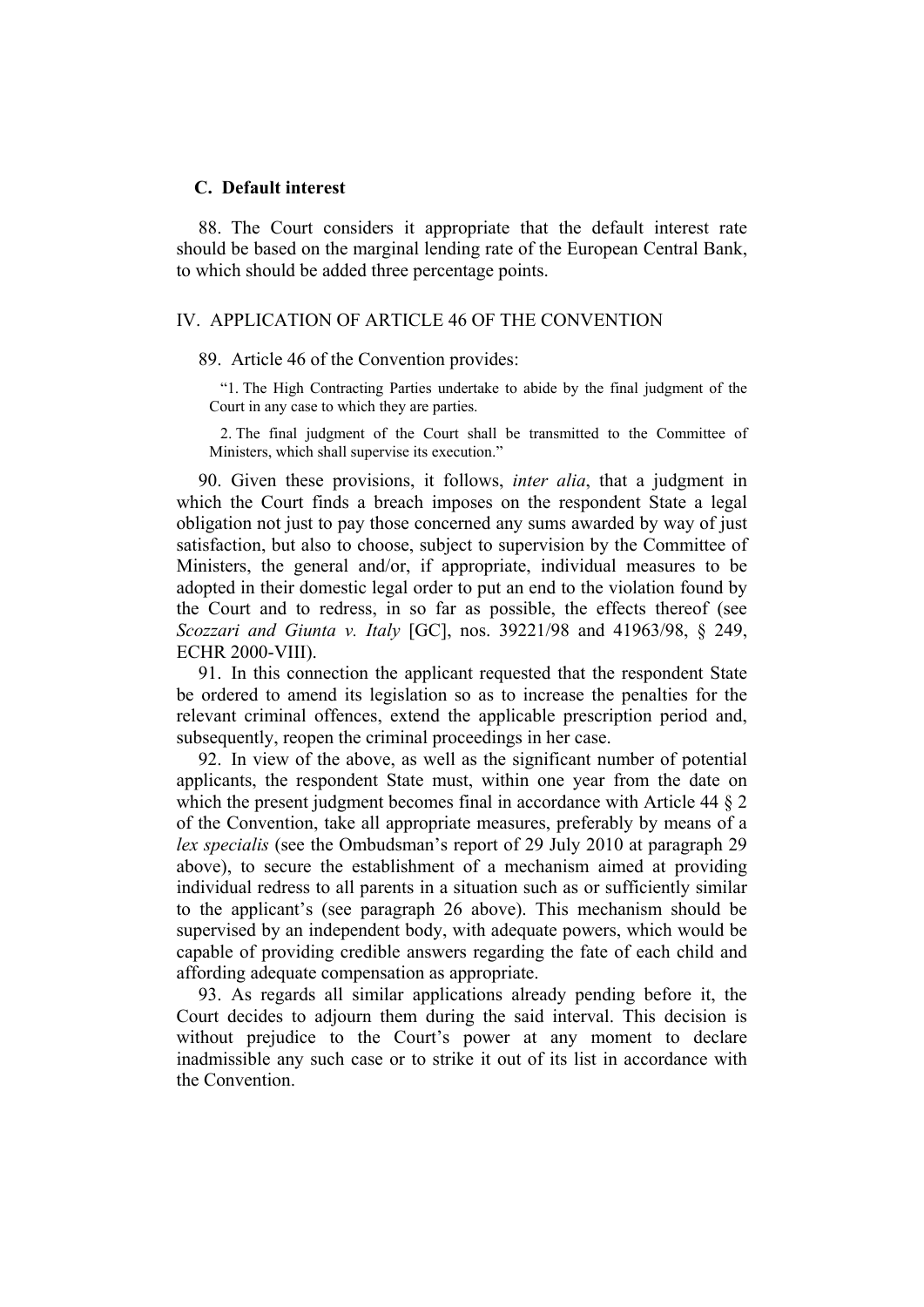## FOR THESE REASONS, THE COURT UNANIMOUSLY

- 1. *Declares* the application admissible;
- 2. *Holds* that there has been a violation of Article 8 of the Convention;
- 3. *Holds* that there is no need to examine separately the complaint under Article 13;
- 4. *Holds*

(a) that the respondent State is to pay the applicant, within three months from the date on which the judgment becomes final in accordance with Article 44 § 2 of the Convention, the following amounts, to be converted into Serbian Dinars at the rate applicable at the date of settlement:

(i) EUR 10,000 (ten thousand euros), plus any tax that may be chargeable, in respect of non-pecuniary damage;

(ii) EUR 1,800 (one thousand and eight hundred euros), plus any tax that may be chargeable to the applicant, in respect of costs and expenses;

(b) that from the expiry of the above-mentioned three months until settlement simple interest shall be payable on the above amounts at a rate equal to the marginal lending rate of the European Central Bank during the default period plus three percentage points;

- 5. *Dismisses* the remainder of the applicant's claim for just satisfaction;
- 6. *Holds* that the respondent State must, within one year from the date on which the present judgment becomes final in accordance with Article 44 § 2 of the Convention, take all appropriate measures to secure the establishment of a mechanism aimed at providing individual redress to all parents in a situation such as or sufficiently similar to the applicant's (see paragraph 92 of the judgment);
- 7. *Decides* to adjourn, for one year from the date on which the present judgment becomes final, all similar applications already pending before the Court, without prejudice to the Court's power at any moment to declare inadmissible any such case or to strike it out of its list of cases in accordance with the Convention.